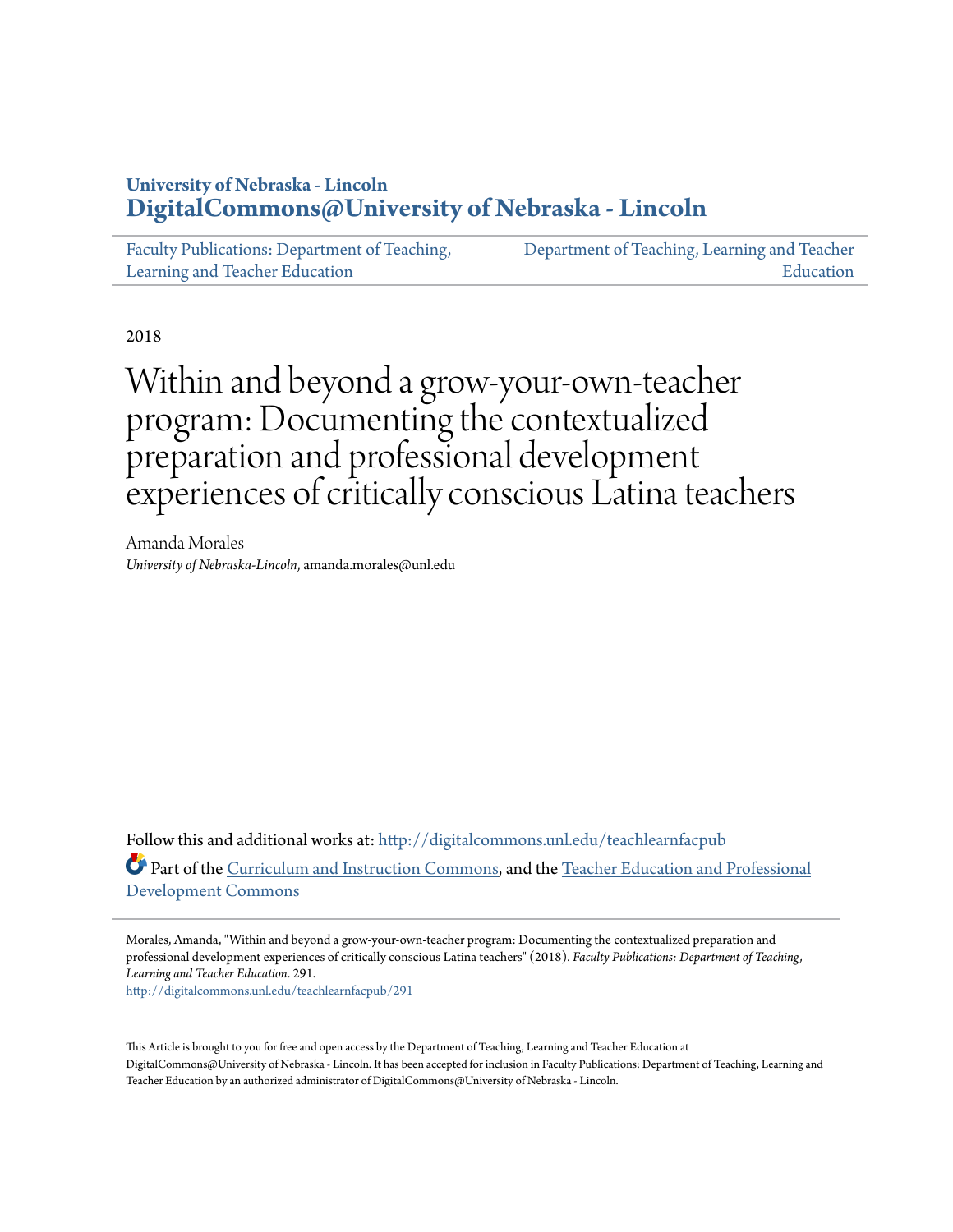

Published in *Teaching Education* 29:4 (2018), pp 357–369. doi 10.1080/10476210.2018.1510483 Copyright © 2018 Informa UK Limited/Taylor & Francis Group. Used by permission. Submitted 15 July 2017; accepted 28 July 2018; published 1 February 2019.

# **Within and beyond a grow-your-own-teacher program: Documenting the contextualized preparation and professional development experiences of critically conscious Latina teachers**

<u>1</u> The contract of the contract of the contract of the contract of the contract of the contract of the contract of

### **Amanda R. Morales**

Department of Teaching, Learning and Teacher Education, University of Nebraska–Lincoln, Lincoln, NE, USA

*Corresponding author* — Amanda R. Morales, amanda.morales@unl.edu

#### **Abstract**

This study provides an account of seven Latina teachers' select educational, professional, and personal experiences over the past 10 years as they completed a growyour-own-teacher program, became licensed teachers, and established themselves in Latinx minority–majority public schools within their rural, mid-western community. More specifically, as a Latina researcher and participant observer, I sought to better understand the culturally and linguistically diverse (CLD) Latina teachers' process-oriented engagement and *conscientization* over time. Far from being 'readymade' conscientized teachers, in this work I discuss the ways CLD Latina teachers' multiple and developing identities as bilingual learners, mothers, racialized minorities in schools, and educated professionals serve as both burdens and gifts in their engagement and processes of conscientization for teaching CLD students. Through the use of critical literatures, and life and professional story methodologies informed by Chicana feminist epistemologies, I sought to privilege Latina teachers' narratives as well as uncover the mechanisms and experiences that proved most impactful for their development and sustainment within white normative educational spaces. Findings illustrate an emergence of racialized, identitarian resources among Latinas and implicate a nuanced, culturally contextualized, pedagogical approach to pre-/ in-service CLD teacher professional development that engages participants in reflective storying, critical inquiry, and restorative community building.

**Keywords**: Teachers of color, teacher preparation, teacher professional development, culturally and linguistically diverse students, Latinx education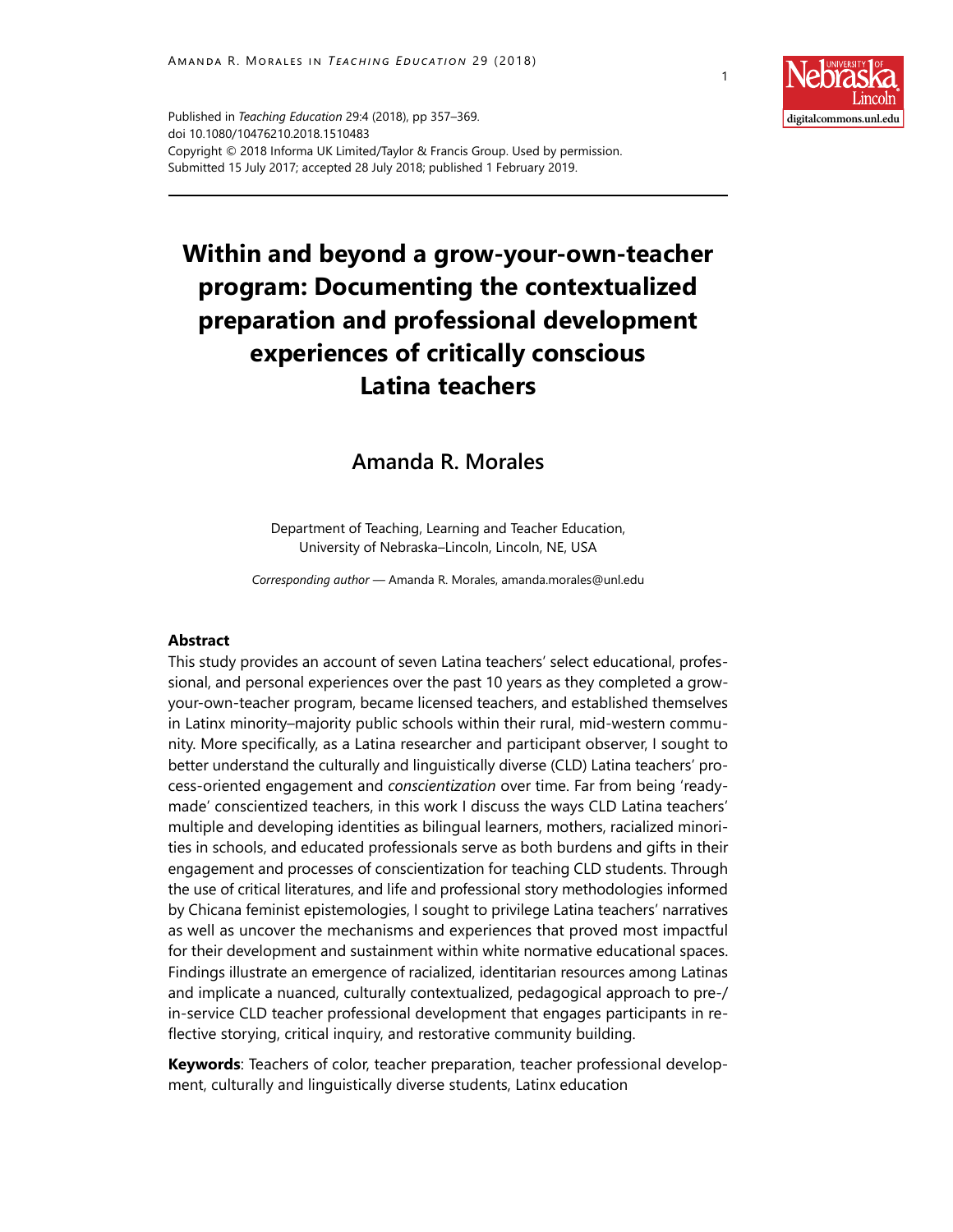As a researcher and practitioner, I have engaged in educational and scholarly work with culturally and linguistically diverse (CLD) Latinx student populations in various formats and contexts over the past 15 years. Growing up in the mid-West, as a bicultural Latina and daughter of a migrant worker, I have approached my work in education and teacher preparation with a faceted lens. Whether in informal or formal learning environments, my interests and inspirations often stemmed from a desire to build understanding, connectedness, and *community*. Still today, I marvel at the ways in which many Latinx youth seem to collectively embody the strengths, struggles, dreams, and passions of their families – drawing on these ancestral attributes for sustainment in their daily lives. Yet, despite the cultural and linguistic assets that CLD students bring to educational contexts, I also have witnessed the various ways in which educational institutions, and more specifically educators, fail to effectively engage Latinx students' potentialities in the teaching and learning process.

These persistent shortcomings have historical, social, political, and economic roots. As described by Ladson-Billings (2014), many educators, while claiming/attempting to use culturally relevant pedagogy, lack the experience and *sociopolitical consciousness* necessary to engage CLD students authentically and critically in their learning. Scholars implicate larger systemic issues such as historic racism, de facto segregation, and the predominance of Whiteness and race evasiveness in educational institutions for perpetuating these deficiencies (Cabrera, Franklin, & Watson, 2017; Jupp, 2017; Matias & Zembylas, 2014; Sleeter, 2001). The predominance of Whiteness in teacher education programs continues to be evident among the approaches and mechanisms in place for the recruitment, selection, preparation, and induction of teachers (Irizarry, 2011). Despite local, state, and national efforts, the cultural and linguistic inclusiveness of policies and curricula is still tragically limited and the demographic makeup of the teaching force has been slow in moving toward parody with K-12 student populations.

Sadly, general teacher preparation programs recruit for diversity, but seldom are equipped to support CLD pre-service teachers in using their cultural and linguistic assets in purposeful and effective instruction. More often, through culturally stifling and outdated policies, they systematically discount these assets, marginalize CLD pre-service teachers' diverse perspectives, and *program out* the very cultural nuances that would serve as natural tools for connecting with CLD students (Jones, Castellanos, & Cole, 2002; Morales & Shroyer, 2016). Furthermore, due to the lack of mentorship beyond graduation, the absence of professional induction once in the classroom, and the often toxic climate of *white normative educational spaces* (Robles, 2009), the rate of attrition among CLD teachers is greater than among white, monolingual teachers (Albert Shanker Institute, 2015). Given these complex realities, it is important to consider the preparation, development,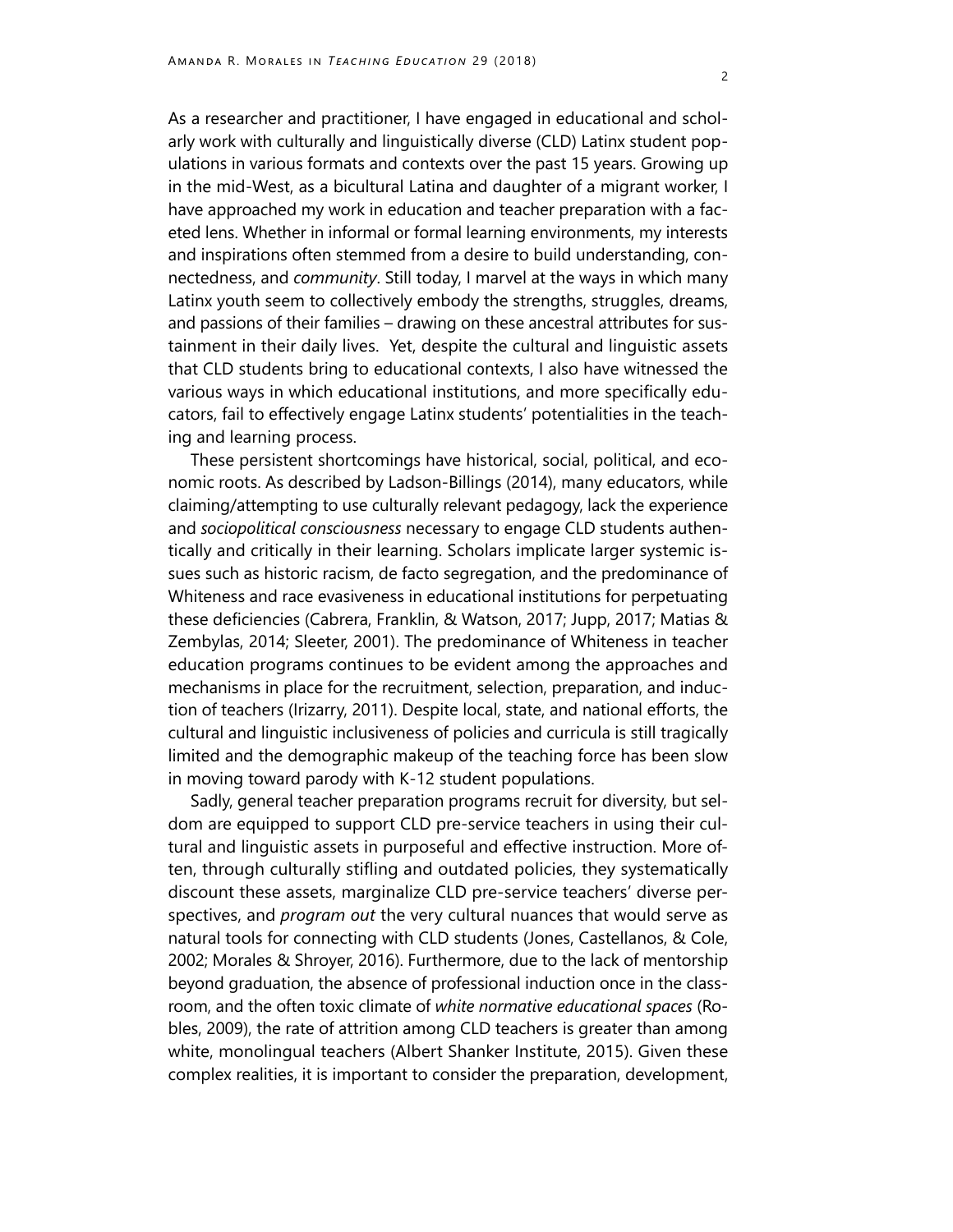and *conscientization* of CLD pre-service and in-service teachers using a finer gauge of analysis. As such, I have sustained a commitment to studying these issues while simultaneously working to redress them.

To these ends, with a focus on localized actions for improvement, I have found *grow-your-own-teacher* and *2 + 2* (2 years at a community college and 2 years at a university) teacher preparation models to be rich with potential. Through cross-institutional collaborations with Hispanic serving districts and community colleges for over a decade, I have been engaged in research and implementation of several federal and state funded grow-your-own-teacher and 2 + 2 preparation programs that draw on the cultural and linguistic resources within a community by way of recruiting, retaining, and preparing bilingual/bicultural Latinx pre-service teachers to work in local schools.

In these efforts, I was mentored by fierce 'academic mothers', who invested greatly in my personal and professional development, modeling empowering critical care pedagogies with me and the Latinx students in our programs. In our collaborative research, my mentors, colleagues, and I have published on the successes, failures, and lessons learned from these targeted research and implementation projects as well as our analyses of the larger social, political, and institutional challenges often encountered while doing this work within predominately white institutions (PWIs) (Herrera, Morales, Holmes, & Herrera Terry, 2011; Holmes, Fanning, Morales, & Herrera, 2012). These studies have shaped my continued research and contribute to the existing scholarship in teacher education and diversification in meaningful ways. They align with critical literatures, particularly in the areas of Latinx, immigrant/migrant, and English to Speakers of Other Languages (ESOL) education that call for context- and culture-specific support and preparation for Latinx pre-service and in-service teachers (Kohli, Picower, Martinez, & Ortiz, 2015; Magaldi, Conway, & Trub, 2016; Villegas & Lucas, 2002).

#### **Context, participants, and purpose**

Immersed in the body of scholarship noted above and inspired by Sandoval's (2000) *methodologies of the oppressed*, in this current work I engaged in a longitudinal study with seven CLD Latina teachers who were part of a research and implementation program I co-coordinated 10 years ago. The previous associated research study investigated the experiences of bilingual, non-traditional students enrolled in a partially distance- delivered, 2 + 2 teacher education program called *AccessUS*. Developed based on the highly successful BESITOS model, created at the same university (Holmes et al., 2012), *AccessUS* was a collaborative program between a land grant university, three Latinx-majority school districts, and two Hispanic serving community colleges in a midwestern state. This *grow-your-own-teacher*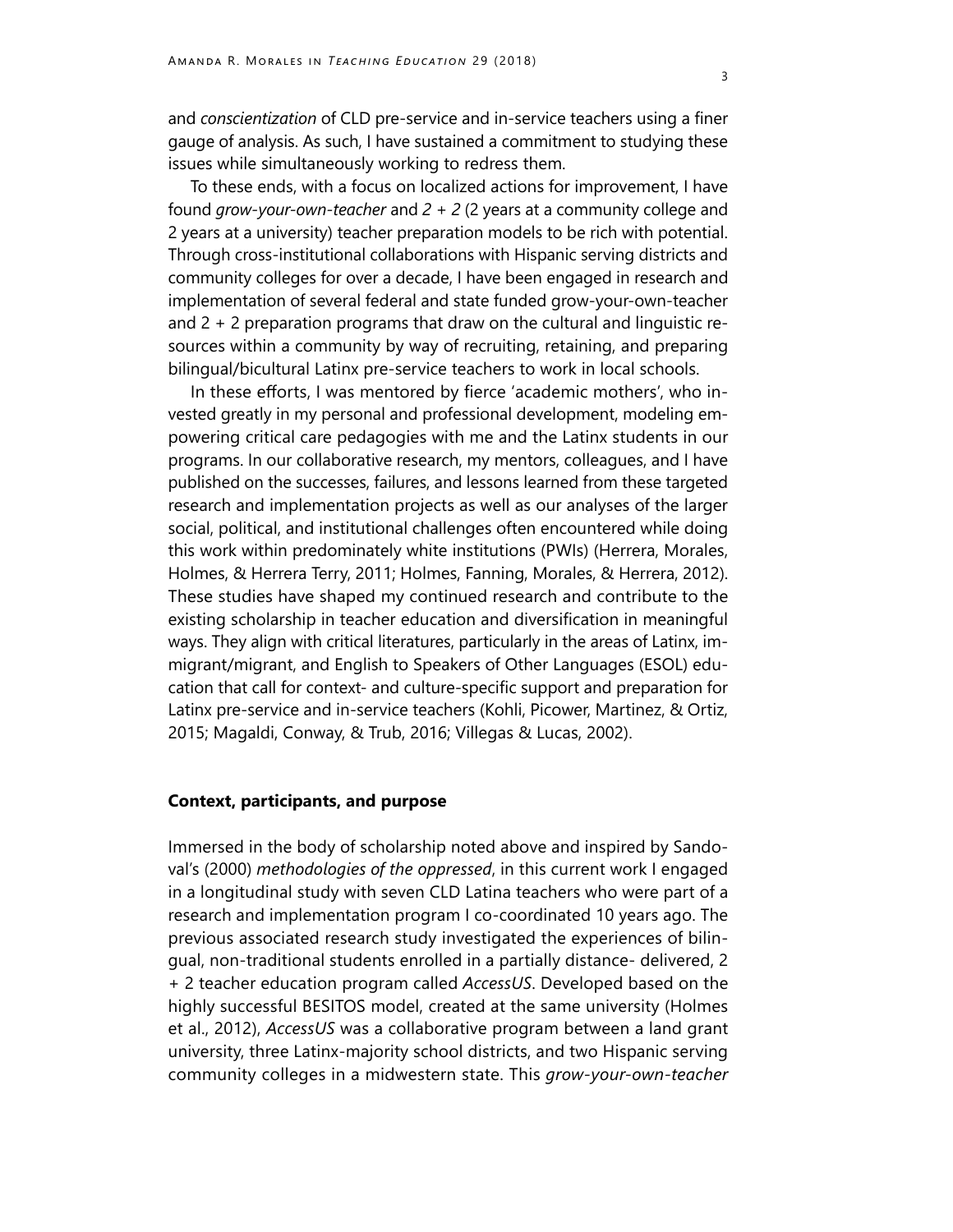program targeted individuals who were already associated with the partnering school districts, primarily as language support paraprofessionals, to become teachers. It was offered as part of a larger K-16 simultaneous renewal initiative funded by a Teacher Quality Enhancement grant from the Department of Education.

Some key findings from the previous study that informed this current work were (a) due to their unique and often difficult experiences as EL Latinas, participants could relate to their EL, Latinx students in authentic ways; (b) participants were culturally responsive as they utilized their cultural and linguistic knowledge to teach their EL students; and (c) through their wide range of personal, social, and *purposeful* educational experiences, participants developed a sense of agency to advocate for themselves and other Latinxs in their schools and communities (Morales & Shroyer, 2016). These initial findings were foundational to the current study as they served as a jumping off point. They informed my inquiry and provided fodder for deeper conversations with the subset of seven participants as current CLD in-service teachers, and with myself as a cultural insider, participant observer, and teacher educator.

Having been socialized as bilingual Latinas in the same semi-rural, minority–majority agrarian region for years, the seven women in this study shared many similarities – yet their background experiences varied. Four of the seven are first-generation native-born US citizens, and three of the seven were immigrants to the US as children. All seven began attending US public school in early elementary grades, and one experienced a transnational education – entering and exiting the US public school system three times during her K-12 years. Given the political climate of the time of their formal K-12 schooling (proliferation of English-only legislation in the 1980 and 1990s), and even though their families spoke Spanish in the home, none of the seven participants had the benefit of bilingual education as children. Three were placed in ESOL pullout programs and four were in English-only immersion programs. Despite their hardships in learning English, at the time that I met them (entering the teacher education program) all seven women were fully bilingual in Spanish and English.

This current study draws upon and extends beyond participants' educational experiences as students. As such, it provides an account of the Latinas' experiences over the past 10 years as they became licensed teachers and established themselves in Latinx minority–majority public schools within their rural, mid-western community. As a researcher and participant observer, I hoped to better understand pre-service and in-service, growyour-own CLD teachers' process-oriented engagement and *conscientization* over time. The questions that guided my inquiry in this process were: (a) What aspects of CLD Latinas' teacher preparation and/or professional development proved most salient for the Latinas in working with their CLD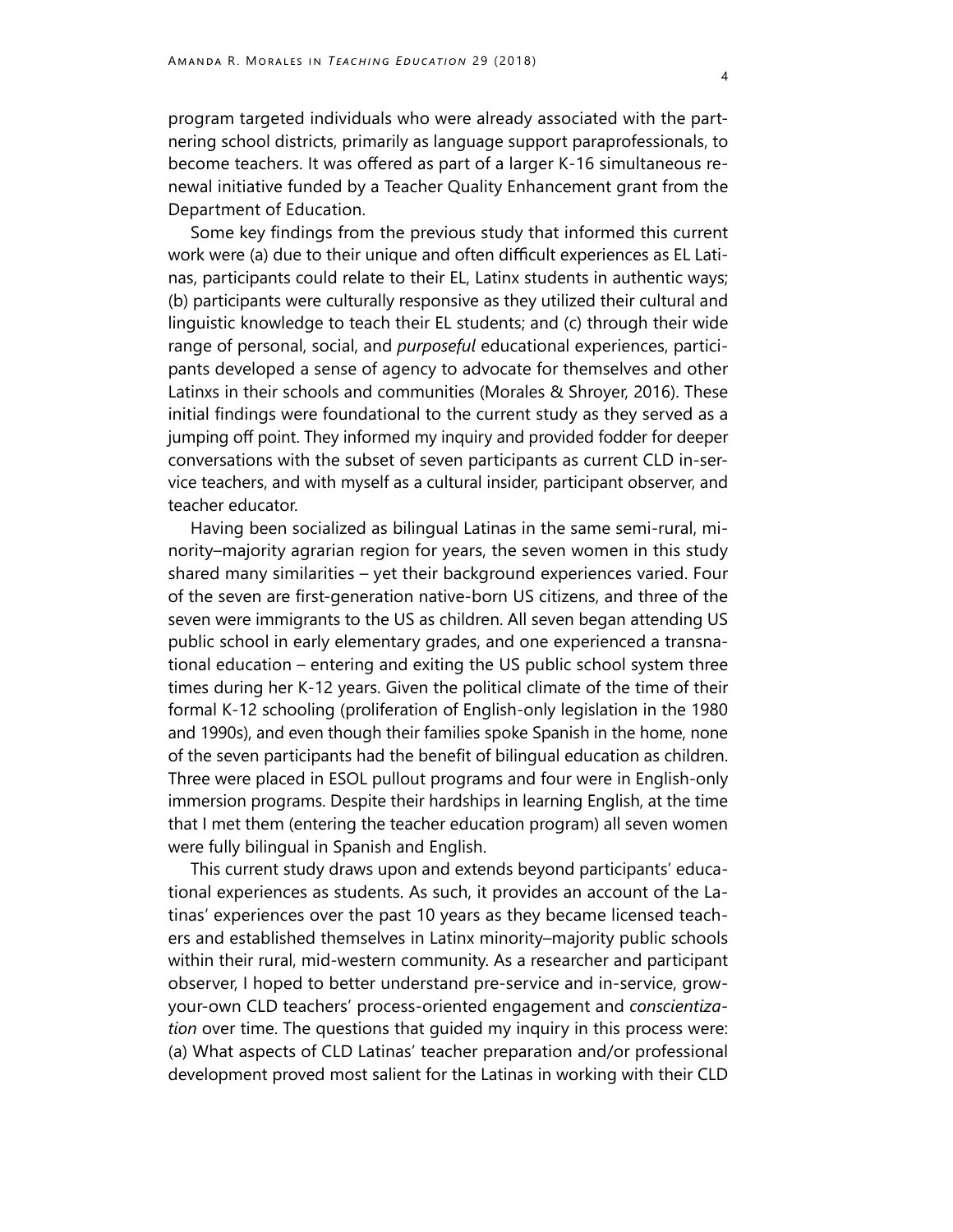students? and (b) What tools and processes support and sustain the Latinas' enacted identities as impactful CLD teachers in white normative educational spaces? The following critical theoretical frameworks were used to explore participant narratives related to these questions as well as to examine the larger issues shaping current practices and dominant narratives in CLD teacher preparation and professional development.

#### **Theoretical frameworks**

I utilized Latino Critical Race Theory (Delgado Bernal, 2002; Solórzano & Delgado Bernal, 2001; Yosso, 2006) and Chicana Feminist Epistemologies (Delgado Bernal, 1998) in the conceptualization, design, and implementation of my study. Similar to Solórzano and Villalpando (1998), who studied the resistant cultural capital of marginalized students within the larger social confinements of white normative public education, I used CRT (more specifically LatCrit) to problematize historic and contemporary structures within education and academia that perpetuate exclusion, silencing, and marginalization of Latinx and linguistic minorities (Ledesma & Calderón, 2015; Solórzano & Yosso, 2002). Further, I employed LatCrit as a mechanism for interpretation and to frame my understandings of the social realities shaping the Latinas' lived experiences in this study.

I also pressed into the work of Delores Delgado Bernal focused on Chicana Feminist Epistemologies (CFE) (1998, 2001, 2002). In this powerful line of contextualized research, she applies the cultural ways of knowing among communities of color, specifically within Latinx communities, to build theory (further discussed in the introductory essay of this issue). By theorizing the complex subjectivities and multiplicities within Chicana identities and realities, CFE elucidates the differing experiences of Chicanas relative to those in dominant positions of power (Moya, 2002).

Delgado Bernal's scholarship on CFE within educational research is particularly powerful in how it centers and elevates Chicana experiential and intuitive ways of knowing that 'disrupt hegemonic categories of analysis', 'create decolonizing methodologies', and 'inform our practice as educators and activist scholars' (Calderón, Delgado Bernal, Pérez Huber, Malagón, & Vélez, 2012, p. 514). *Cultural intuition*, which Delgado Bernal describes as 'the unique viewpoints Chicana scholars bring to the research process' (1998, p. 2), honors the *cultural sensitivity* that Chicanas have to understanding the nuances of Latinx personal and collective experiences. She also articulates the value of Chicanas *theoretical sensitivity* in educational research and how it flows out of one's 'personal experience, the existing literature, one's professional experience, and the analytical research process itself' (in Valenzuela, 2013, p. 75). Therefore, I summoned my own cultural intuition and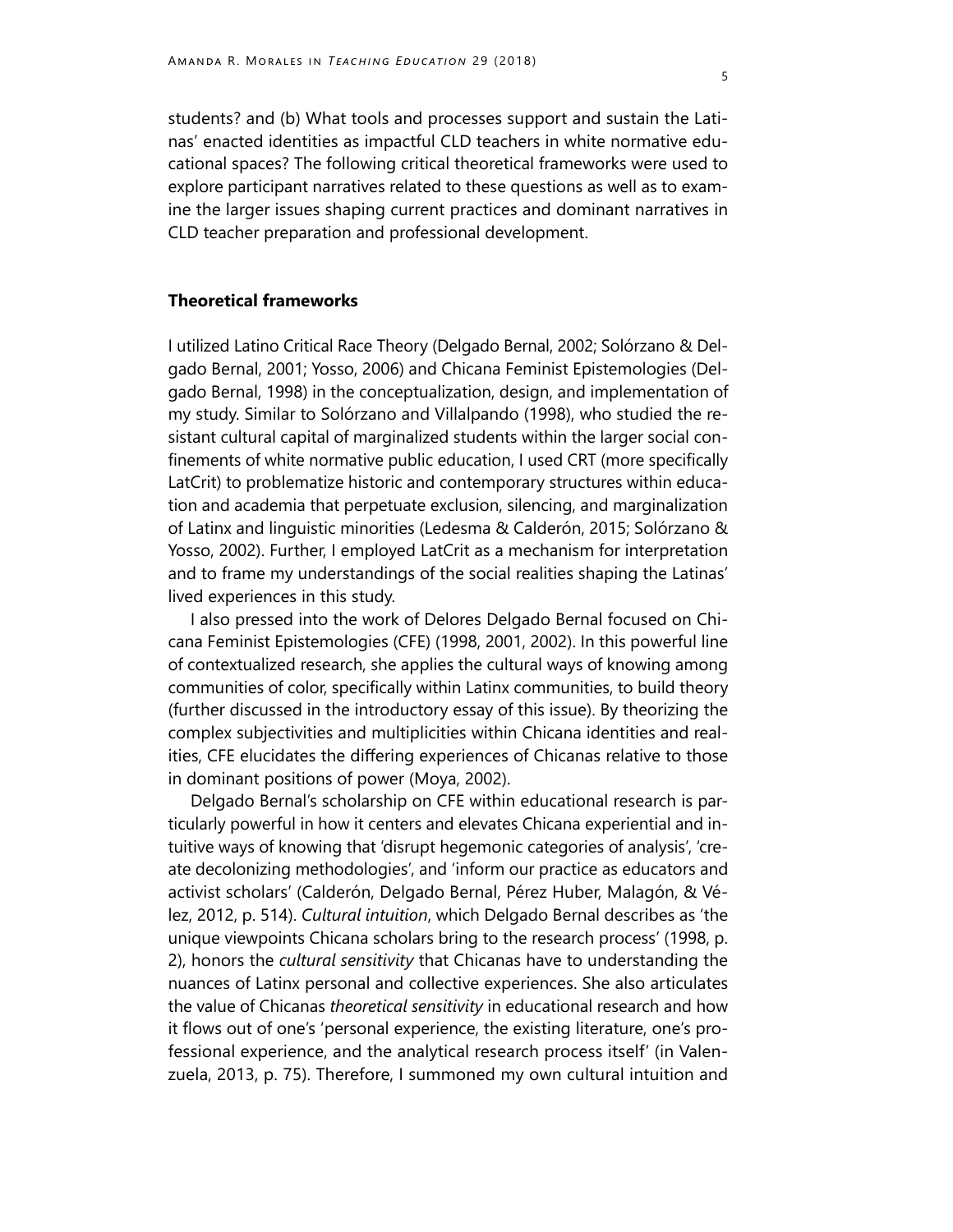knowledge of LatCrit theory and CFE as I captured, interpreted, and applied the Latinas' 'untold histories' (Delgado Bernal, 1998, p. 2) within the various contexts and spheres of education in order to better understand them.

#### **Modes of inquiry**

Given my prolonged engagement (Lincoln & Guba, 1985) with the participants, and my positionality as a cultural insider (Bhattacharya, 2017), my role in this present study was primarily that of researcher and participant observer (Krefting, 1991). Taking into consideration that this study was couched within a 10+ year relationship with these seven women, I utilized more contextualized and dialectic methods of data collection and analysis (Goodson & Sikes, 2001/2010; Van Manen, 1990).

Through my formal and informal roles over the years (as program coordinator, course instructor, researcher, and later as mentor and graduate advisor) I bared witness to the CLD Latinas' growth and development and I observed as they established themselves as professionals in Latinx minority– majority public schools within a rural mid-western community. At the present time, they hold a range of teaching and leadership positions within their home districts. While I have made an effort to follow the professional paths of all my CLD students, post graduation, this subset of seven participants demonstrated a desire to remain connected and engage more formally and consistently with me, the university they graduated from, and each other. As a result, I have maintained communications with them via phone, email, social media, and in person and I served as the graduate program advisor for three of the seven women.

In addition to ongoing virtual communication with and among the Latinas, the group has maintained their relationship, coming together as an informal Latina learning community regularly. The seven teachers and I have continued to meet, reminisce, eat, laugh, vent, and cry as they discuss their current realities as professionals and mothers, as well as their problems of practice as CLD teachers. Within these sessions I have introduced informal prompts to elicit reflection and spur conversations. During a visit in spring of 2016, I invited each of them to reexamine data (individual transcripts, surveys, etc.) which. I collected from them in the original study they first participated in as undergraduates. They were asked to read the artifacts prior to us coming together for a reflective conversation.

Using their own narratives as mirrors, participants reflected upon who they were as CLD, first-generation, non-traditional college students, their prior experiences in the *grow-your-own-teacher* program, and their current realities as CLD teachers of CLD students in white normative public schools. Through these ongoing dialogs, participants have engaged with me and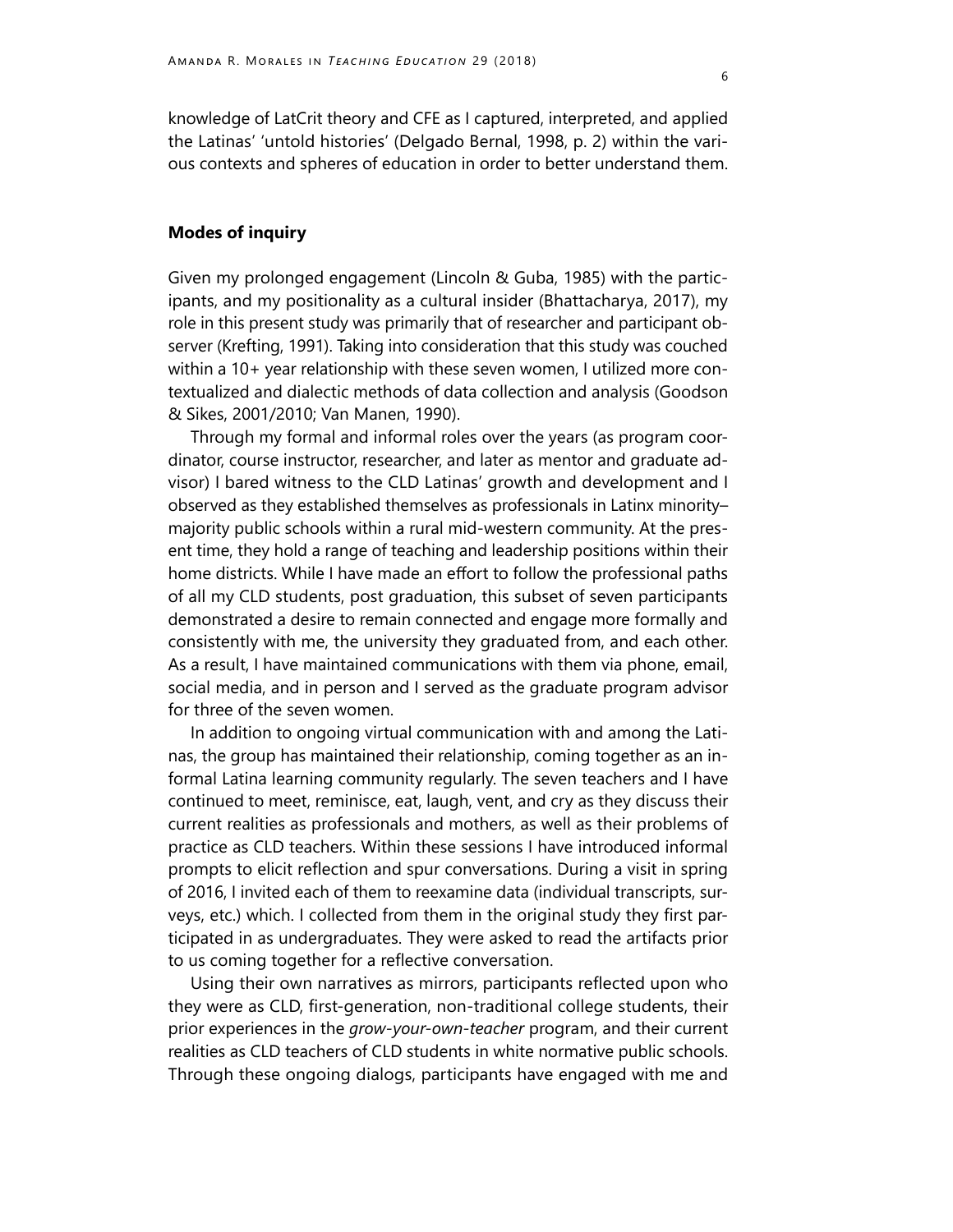each other in sustaining *community*, through storytelling, sharing of struggles and *consejos* (advice and words of wisdom), and establishing *confianza*  (trust) among the group (Elenes & Delgado Bernal, 2010).

As a result, through use of life and professional story methodologies (Goodson & Sikes, 2001/2010) in these contexts, I was able to document participants' various narratives and develop rich interpretations of their individual and collective stories (Kim, 2015). To these ends, over the course of the study, I documented and transcribed our interactions and communications – from our more structured reflective sessions and interviews to our informal conversations in the schools. Furthermore, I conducted and documented observations in classrooms. All of these data (transcripts, field observation notes, reflective journals, written communications, and artifacts) were collected and analyzed holistically. Utilizing qualitative coding and thematic analysis (Saldaña, 2013), I identified patterns and interpreted emergent themes using a critical theoretical lens. In addition to sharing the findings with the CLD Latina participants, I enlisted two colleagues who are knowledgeable as critical scholars, but outside the study, to serve as peer debriefers. Below are the selected findings that align with and inform my established research questions.

#### **Findings and interpretations**

This study yielded several relevant findings; however, those that proved most salient for the focus of this paper are enumerated below:

- (1) Drawing on identity backgrounds: Being able to acknowledge and deconstruct the complex realities presented by their cultural and linguistic diversity within the safety of the grant based program proved vital to their success.
- (2) Cultural wealth and experience as means for caring: The Latinas learned to use their various forms of cultural wealth as tools to enact critical care pedagogies for effective teaching.
- (3) Transformative resistance to whiteness: Each developed their own professional identities as CLD teachers which guided their approaches to transformative resistance within the often toxic environments of their schools.
- (4) Sustainment of/for CLD community: As pre-service and now in-service teachers, they drew strength and sustainment from the learning *community*. Engagement in reflective and critical dialogs spurred healing and steeled resolve.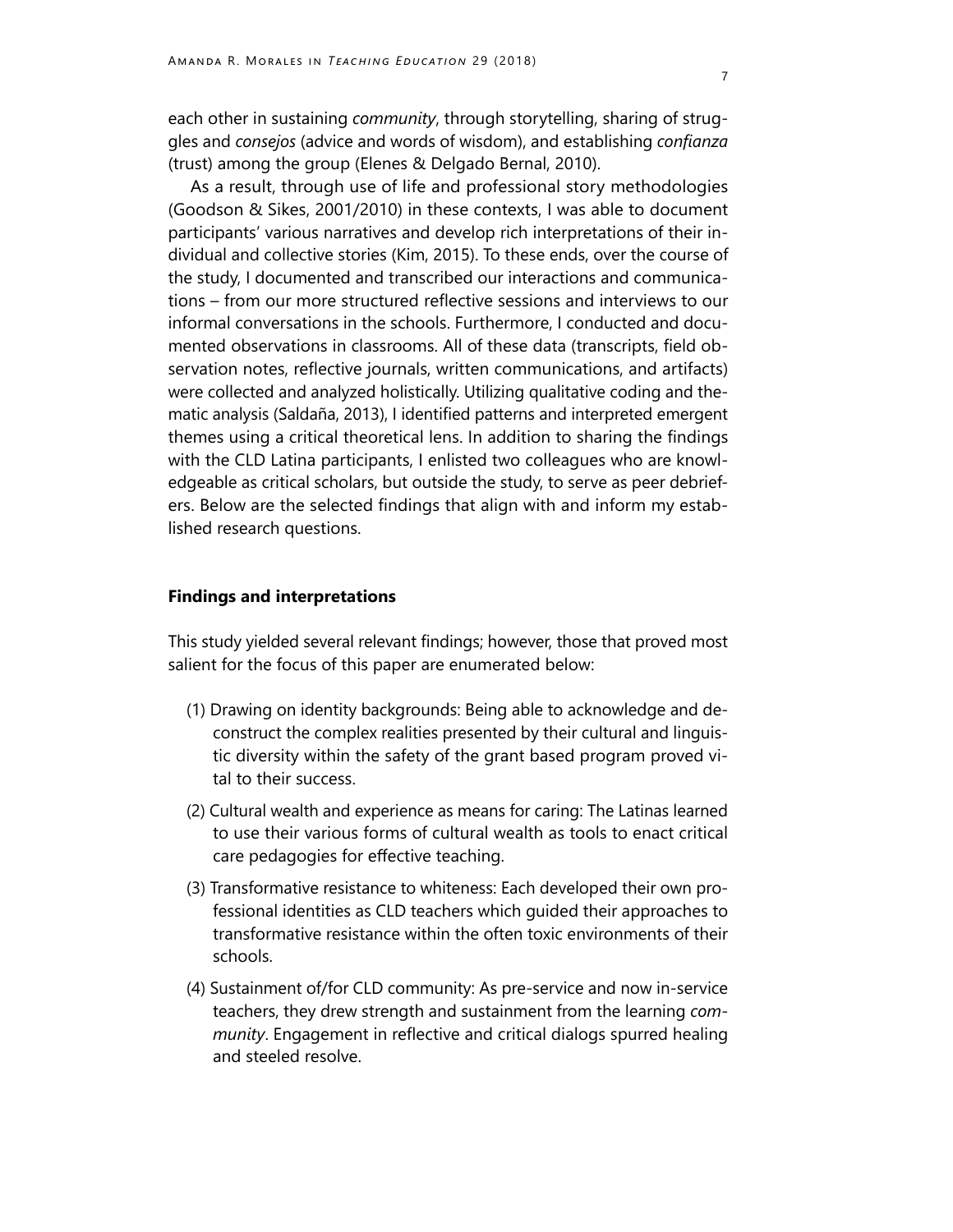For the purpose of brevity, I provide select, representative excerpts from the data to illustrate the four identified themes that emerged related to the CLD teachers' preparation and professional development and the tools and processes that supported and sustained them as impactful CLD teachers in white normative educational spaces (see Table 1).

For five of the seven participants, data indicated that they saw themselves reflected in the content they learned in the program. In some instances, it was painful but meaningful, as it surfaced suppressed guilt and shame they felt as children of Spanish speaking immigrants. For example, two participants stated that course topics spurred them to discuss certain childhood experiences with their parents, bringing clarity and healing in their relationships. For others, it was an empowering experience – one that gave them the theoretical knowledge to interpret their lived experiences. Further, their narratives revealed a deeper understanding of the larger social and institutional structures that marginalize ethnic minorities and hinder the educational success of CLD children.

In relation to the second theme, I found strong evidence across various sources of data that all seven of the Latinas' learned to leverage their various forms of community cultural wealth in their work with and for CLD students. The most common forms of capital discussed in the context of their role as educators were experiential, aspirational, familial, and resistant capital (Yosso, 2005). Using content and contexts relevant to their students' realities, three of the teachers described their efforts to develop the critical consciousness in students needed to resist oppressive social scripts placed on Latinx youth in their community (e.g. *dropouts* and *teen moms*). All seven women shared various methods and mechanisms they use to relate to, inspire, direct, and empower their students. Whether it was through establishing a Ballet Folklórico dance group for young Latinas, sharing *consejos*  with troubled students, or strategizing with them ways to get an inequitable policy changed in their school, the teachers all gained inspiration from one another's examples shared in *community*.

The third theme surfaced primarily in the data collected from my individual dialogs with participants. In these conversations (in person, via phone, or Facebook messaging) the teachers shared specific ways in which they dealt directly with the deficit perspectives held by some administrators and teachers toward Latinx students and parents in their school. Six of the seven Latinas' narratives demonstrated their *process of becoming* agentive, with each of them at varying stages of development. They often spoke with me and with each other about how frustrating it is to see ignorant and uninformed decisions being made in school/district policies that negatively impact CLD students. In some cases, the teacher's advocacy for CLD students and parents was overt and in direct response to a specific issue, while in other cases, it was subtler, subversive, and ongoing.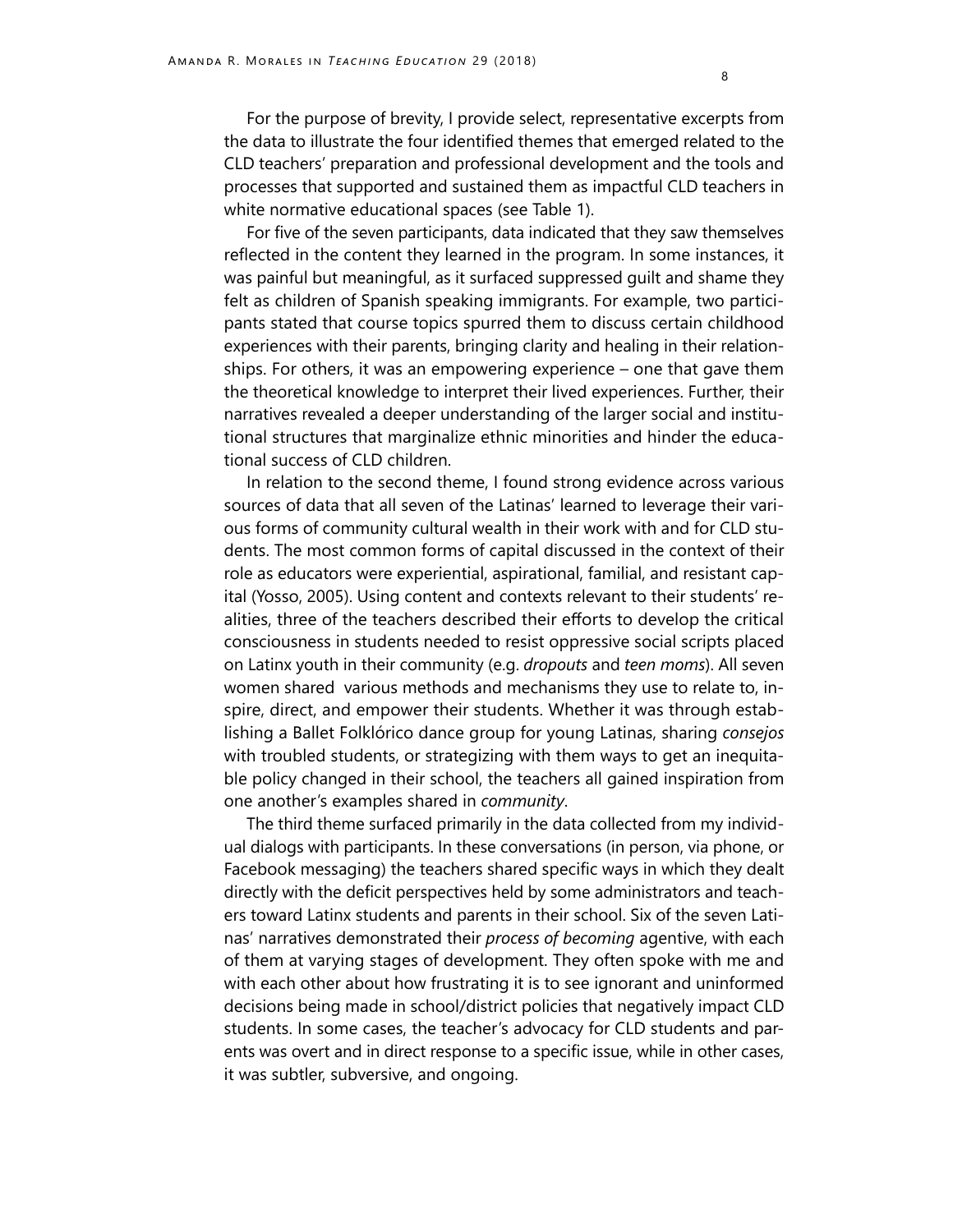#### **Table 1.** Coded, representative excerpts from CLD participants' narratives.

| <b>Themes</b>                                             | Examples from participant narratives                                                                                                                                                                                                                                                                                                                                                                                                                                                                                                                                                                                                                                                                                                                                                                                                                                                                                                                                                                                                                                                                                                                                                                                                                                                                                                                                                                                                                                                                                                                                                                 |
|-----------------------------------------------------------|------------------------------------------------------------------------------------------------------------------------------------------------------------------------------------------------------------------------------------------------------------------------------------------------------------------------------------------------------------------------------------------------------------------------------------------------------------------------------------------------------------------------------------------------------------------------------------------------------------------------------------------------------------------------------------------------------------------------------------------------------------------------------------------------------------------------------------------------------------------------------------------------------------------------------------------------------------------------------------------------------------------------------------------------------------------------------------------------------------------------------------------------------------------------------------------------------------------------------------------------------------------------------------------------------------------------------------------------------------------------------------------------------------------------------------------------------------------------------------------------------------------------------------------------------------------------------------------------------|
| (1) Drawing on identity backgrounds                       | 'Because I was raised in a bilingual home, I learned to speak English and<br>Spanish well. But a lot of times my dad was not there  So my mom<br>would raise us and we would speak a lot of Spanish, more than I real-<br>ized. When I started learning about ESL children in [class], about the dif-<br>ferent needs  and sometimes, you know, like the difference between sur-<br>vival, playground, [and] academic language, I understood why I was so<br>frustrated all the time. It was really hard  but I learned that if I wanted to<br>achieve something academically, that was going to have to come from in<br>here [placing her hand over her heart].' (Susana, interview)                                                                                                                                                                                                                                                                                                                                                                                                                                                                                                                                                                                                                                                                                                                                                                                                                                                                                                                |
| (2) Cultural wealth and experience as means<br>for caring | 'If I wouldn't have had this opportunity, to be in a program like this<br>(grow-your-own program), I wouldn't be here. I could see myself being [in-<br>volved in] what we try to get kids away from [gang life]. That is my push<br>with them , and WHY I push them [students]. It's because I know what<br>a lot of them deal with, it makes me a bit more understanding  I know<br>the realities that they face. Like Raul (one of her students) is defensive<br>but I know the way to approach him. You [the teacher] have to kind of<br>find a way around him. Teachers think, "oh, he's naughty". But if you think<br>about it, his home life influences life here (in the classroom)  if I bat-<br>tle him here, and he battles as home, what's the point? I just have to be<br>sensitive. I have him stay after school sometimes  and he turns stuff in.'<br>(Aurelia, interview)<br>'I think all of that goes back to how we [CLD teachers] were growing up.<br>We need to remember that our experiences tie back into what teacher we<br>turn out to be. I think with my students, it helps when they realize you [as<br>the teacher] didn't have a perfect life, like having a single mom. Sometimes<br>when I have to bring my son here with me [to class] or when they hear me<br>talk about my husband. When we learned about weather, I said, "I lived<br>in a trailer for about 15 years and I always felt like I was going to blow<br>away!" They were surprised and kind of like, "You lived in a trailer?" It's like<br>it is shocking to them. You? Ya me.' (Aurelia, interview) |
| (3) Transformative resistance to whiteness                | 'My challenges are the teachers, just their attitude and their biases, [and]<br>their comments. I hate it when there they're like, "Oh the Hispanic par-<br>ents don't do this." Or "don't do that  [they] have no clue, and it's just so<br>hard."' (Verónica, focus group)<br>'But anytime I have an opportunity to share about the positive things<br>my students and their families have accomplished, I share and share. They<br>can't say anything negative about my positive. When they bring up a neg-<br>ative comment, I always share the positive. I will write down things the stu-<br>dents share with me so I won't forget. It's kind of like killing them with<br>kindness. When they [teachers] start in on their negative talk, I start shar-<br>ing about the good in my students or families.' (Verónica, digital media<br>interview)                                                                                                                                                                                                                                                                                                                                                                                                                                                                                                                                                                                                                                                                                                                                             |
| (4) Sustainment of/for CLD community                      | 'We leaned on each other to get through the program and still do to-<br>day. They [the cohort of Latinas] are still influencing me  We were always<br>pushing one another to not give up [in school],  Now we are there when<br>someone needs to vent or talk about stuff that is frustrating them.' (Carina,<br>interview)<br>'At this new school, it has been hard  They [administrators] make deci-<br>sions about my students [migrant & refugee newcomers] and keep them<br>out of a lot of things  I protect them [newcomers], from the things they<br>say about them and to them. I feel bad. It is not right, so I have to fight<br>for them  After talking about this stuff I realize that I need reminded<br>about WHY I matter in the schools. It is so helpful to have someone to talk<br>to about the things I am seeing in the schools.' (Carina, phone interview)                                                                                                                                                                                                                                                                                                                                                                                                                                                                                                                                                                                                                                                                                                                     |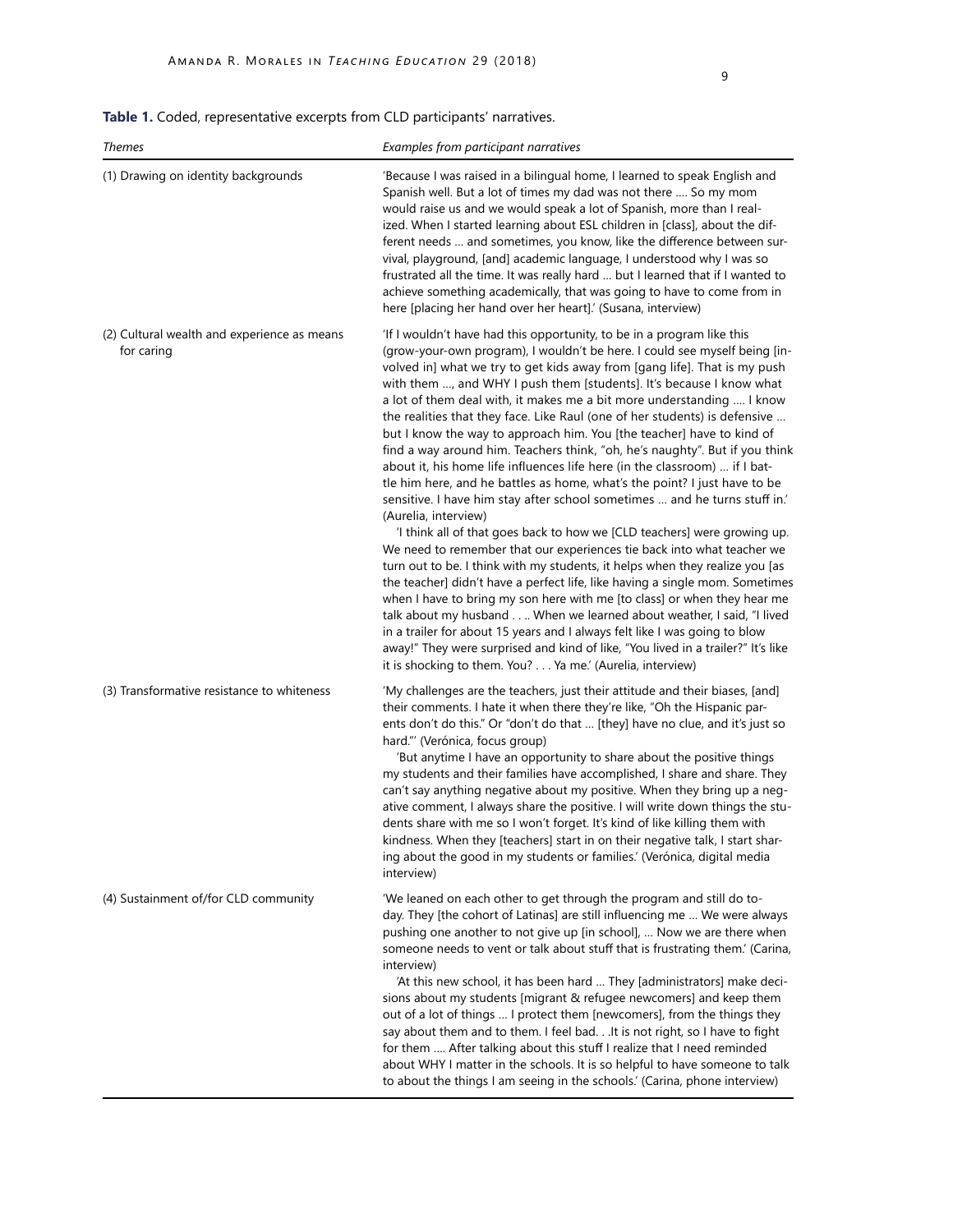And lastly, all seven Latinas' narratives were representative of the fourth theme. Both in phone and email conversations with me and in *community*  with the group, the women reiterated how vital having each other was and is to their success personally and professionally. Some stated assuredly that they would have never graduated or survived all the pain, exhaustion, and frustration that they have experienced as preservice and in-service teachers, if not for the support of the others. Furthermore, six of the seven expressed gratitude for every opportunity they have to come together. Their narratives indicate that they use the learning community as a mechanism to combat cultural, linguistic, and gendered isolation, as the community creates a safe space to vent and process their fears and frustrations related to the realities of their various intersecting identities (within their schools and families).

#### **Discussion and considerations for practice**

Evidence from this study echoes existing studies that document the frequent failings of educational institutions to understand the complexities involved in both effectively recruiting for and supporting the development of CLD teachers. Yet, taken together, findings document the potential of grow-yourown-teacher models as well as the critical, yet often overlooked, contextualized processes and informed pedagogies (that incorporate CFE) useful for effective CLD teacher preparation and professional development. Furthermore, they support the argument that CLD professionals are not 'readymade' – merely because of their backgrounds – but instead require differently focused pedagogical interactions and *conscientization*.

There is compelling evidence that CLD teachers are a vital resource in schools, as they can be highly effective in utilizing their cultural intuition and funds of knowledge in working with students from similar cultural backgrounds; however, we must acknowledge that it is not a de facto guarantee that teachers of color graduating from general teacher education programs are innately cultural competent nor is it safe to assume they naturally will see how their cultural assets fit within the white-normed pedagogical practices used or the methods taught in said programs. I argue that because CLD preservice/ in-service teacher biographies are *di*ff*erent* (relative to the historically white, monolingual teaching force), the ways in which programs recruit, prepare, and mentor them must be different.

As such, this study points toward a nuanced approach to teacher education that (a) challenges traditional structures and exclusionary policies that limit access for CLD and nontraditional college students (Ledesma & Calderón, 2015), (b) fosters the development of critical decolonizing perspectives among educators (Jupp, 2017; Pérez Huber, 2009), and (c) centers CLD teachers' cultural and linguistic biographies as assets (Yosso, 2006). Further, it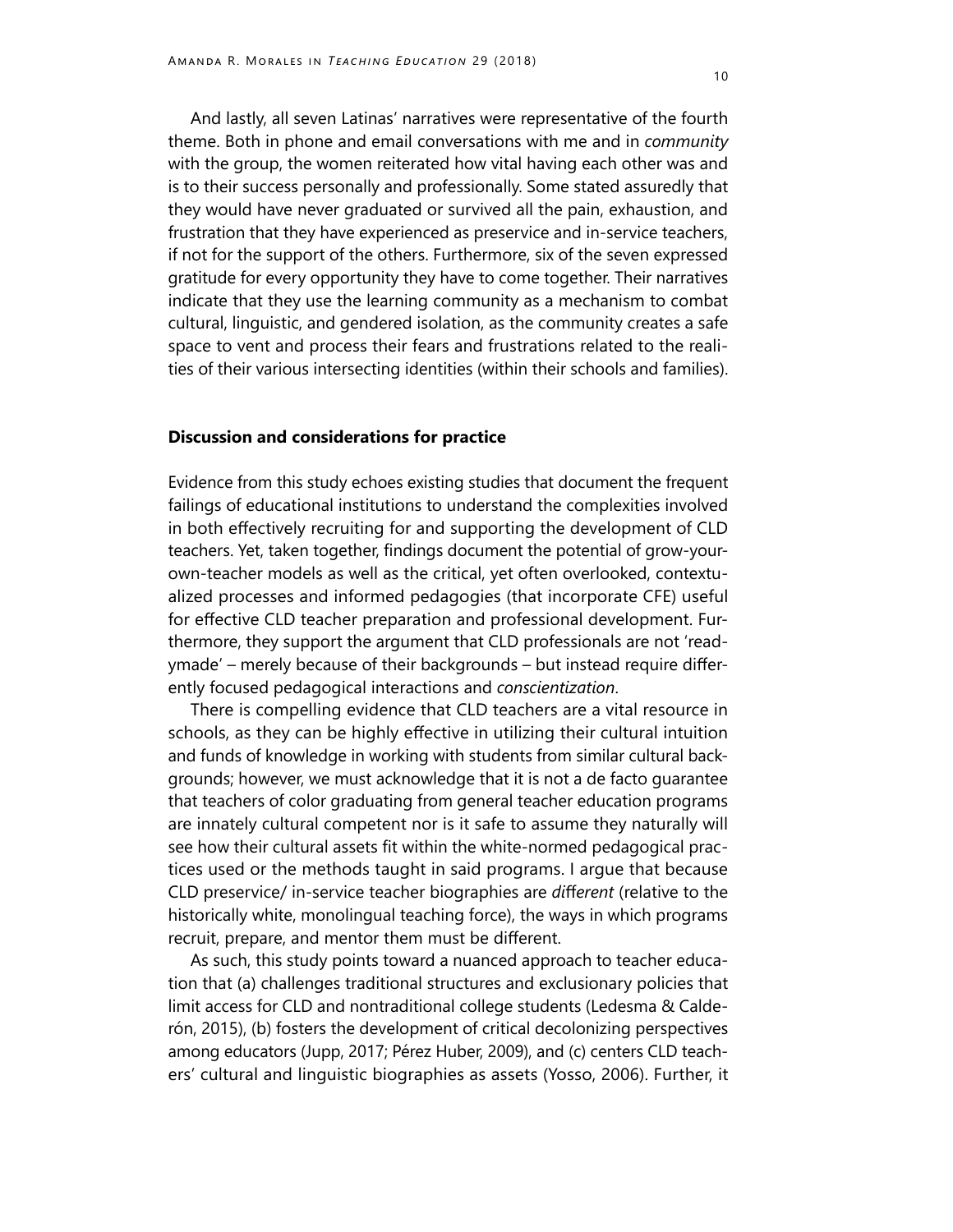demonstrates the sustaining benefits of professional development informed by Chicana feminist perspectives that privileges CLD teachers voices, honors their struggles, and values their cultural ways of knowing within a field and a society that often marginalizes and silences them (Calderón et al., 2012; Delgado Bernal, 2002). Through purposeful infusion and extension of Chicana feminist epistemologies into the pedagogical approaches documented in the study, critical teacher educators can create environments and experiences that nurture and sustain CLD teachers.

While this report argues for the type of instruction and facilitation built upon the realities of the CLD pre- and in-service teachers, I acknowledge that this likely is not easy for PWIs. This requires department, program, and/or district leaders as well as faculty across content areas to commit themselves to learning about and from their CLD students and associated communities.

At the curriculum level, it requires instructors and facilitators who are willing to courageously and skillfully delve into issues of race, class, religion, gender, and oppression within the context of schools, families, and society. As seen in this context, impact is made when students/participants are engaged in generative and contemplative practices. By using case studies, personal narratives, life histories, poetry, visual/performance art, and critical readings, students are engaged at a visceral level. As the pre- and inservice teachers critically reflect upon their socialization as CLD individuals within the context of the coursework and/or program, they excavate oftendifficult and sometimes painful memories of past and present experiences. Through guided discussions and reflections on experiences, they are able to acknowledge and process both the *cargas* (burdens they must carry as someone from a marginalized group) as well as the *regalos* (gifts and experiences as CLD individuals) their cultures provide.

By problematizing difference-blind perspectives and approaches to teaching and learning commonly experienced in education (Johnson & Williams, 2015) the facilitator *lifts the veil*. He/she provides CLD pre-service and inservice teachers the opportunity, context, and lens through which to question and reflect upon aspects of their own identity in relation to larger social systems (Herrera et al., 2011). Once participants develop a more nuanced perspective of their cultural and familial heritage, and the intersectionalities that exist in their own life histories, they are able to construct more clearly their personal and professional identities as CLD educators. With these new understandings of themselves and society, they begin to develop a critical consciousness (Kohli, 2008, McDonough, 2009).

As illustrated in these findings, critical consciousness is a vital step in CLD teachers' preparation and professional development, yet it alone does not result in agentive, culturally responsive teaching. CLD pre-service and in-service teachers must receive guidance and mentorship for what to *do* with the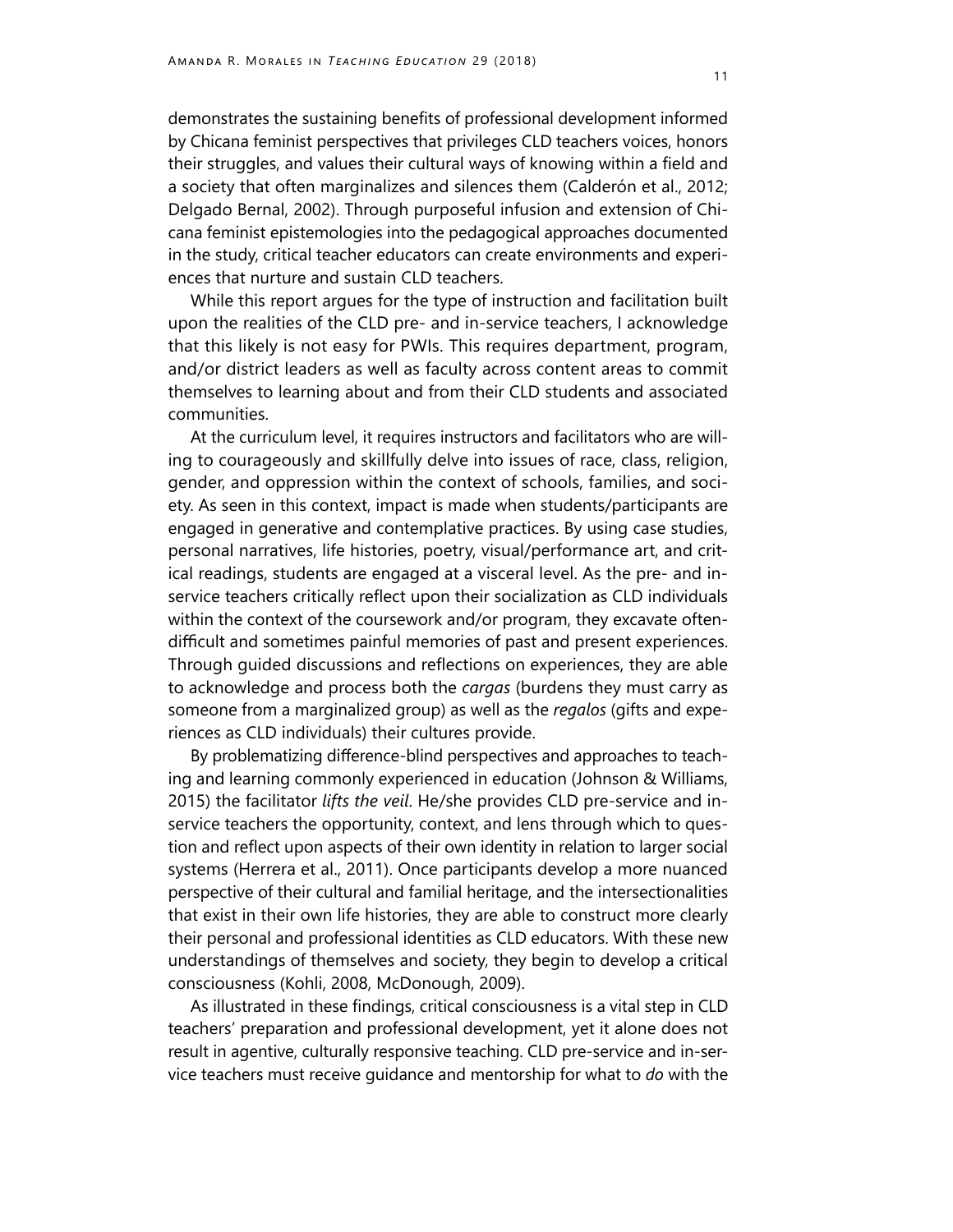knowledge and understanding they have gained and how to leverage their skills and cultural assets intelligently and strategically to impact change. By providing the space and time to work through these processes in various ways, *in community* with each other, they can co-develop an identity that includes advocacy. Similar to the critical inquiry groups discussed by Kohli et al. (2015), and Ritchie (2012), through the healing practices of community and collective sustainment, educators come to understand that their full *cultural selves* are vital to effective and agentive praxis. As in the case of the CLD teachers in this study, with this understanding comes a sense of responsibility to support and to advocate for the CLD students and families in their Latinx minority–majority schools.

#### **Conclusion**

In this paper, I chose to focus on selected findings that document Latina teachers' *processes of becoming* and the use of critical and CFE perspectives in the professional development of their enacted identities within white normative educational spaces. The narratives shared here, surfaced through the use of life and professional story methodologies, identify many of the persistent and systemic issues that limit our ability to produce and sustain teachers who provide affirming, impactful, and liberating educational experiences for CLD students in schools. However, they also give us hope, as they illustrate the potentialities of CLD teachers, while providing a realistic vision for both process-oriented CLD teacher preparation and relational/ sustaining professional development that could lead to critical-race-conscious praxis in our field.

As our educational institutions strive to understand how to recruit, motivate, and prepare educators to enact liberatory pedagogies within the increasingly segregated, politically charged contexts of white normative educational spaces, study findings point toward an effective approach to the work. While I acknowledge this study is just one mid-western example, I believe it can be effective with populations beyond Latinxs. In fact, variations of such a model can be seen at the pre-service level in programs such as *Call Me MISTER* (Jones & Jenkins, 2012), which provides nuanced programming, mentorship, and servant leadership development for Black males in elementary education. Also, at the in-service level, teacher-organized and grass roots activism organizations such as the New York Collective of Radical Educators (NYCoRE), the Institute for Teachers of Color Committed to Racial Justice (ITOC), The People's Education Movement (People's Ed) (Kohli et al., 2015), and the H.E.L.L.A. Educator of Color Inquiry Group (Pour-Khorshid, 2016) demonstrate the impact that can be made through collective empowerment and activism among practicing educators of color.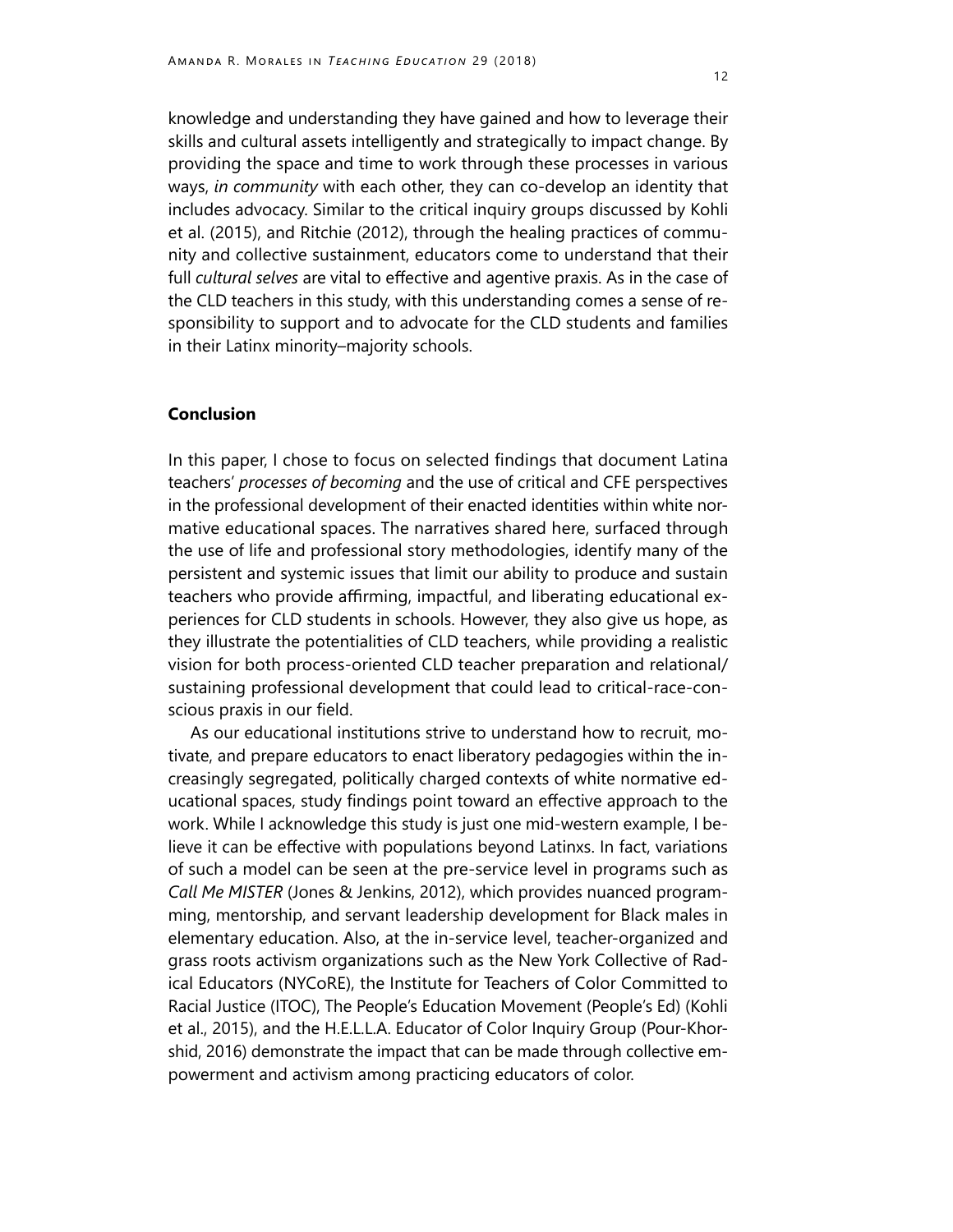It is important to note that in all instances the sustainment of impactful programmatic change must flow from institutional commitment to move beyond *espousing* asset-based frameworks when working with CLD students toward a genuine dedication to transformation. Institutions are challenged to stretch beyond the comfort of status quo, to implement more robust and engaged pedagogical models that are grounded in critical theory and connected to practice, and to seek contemporary relevance from and for the communities they serve. As such, it is vital that educational institutions strengthen their collective capacities to understand and to serve, which can only come from increased involvement in and with communities of color not often represented in higher education. Ultimately, this brings us closer to our goal of authentic integration of culturally contextualized understandings into policy making, programming, curriculum development, and teaching in both university and public school contexts.

*Disclosure statement —* The author reports no potential conflict of interest.

◄►

**Amanda R. Morales** is an Assistant Professor in the Department of Teaching, Learning, and Teacher Education at the University of Nebraska-Lincoln. Her research and practice builds on her previous experiences as an assistant professor and the diversity coordinator for the College of Education at Kansas State University, and her leadership as a program manager in the Center for Intercultural Multilingual Advocacy. Prior to her work in higher education, Amanda was an Assistant Director of Visitor Programs at the Fort Worth Museum of Science and History in Fort Worth, Texas for over 5 years where she did school, public, and community-based programming as well as teacher professional development. She is the author of numerous peerreviewed journal articles, book chapters, and grant proposals that address issues of equity & access for culturally and linguistically diverse students across the K-16 education continuum. Amanda's current research explores the lived experiences of immigrant, migrant and first-generation college students in the mid-west, as well as teachers of color in Predominately White Institutions.

#### **References**

- Albert Shanker Institute. (2015). *The state of teacher diversity in American education*. Washington, DC.
- Bhattacharya, K. (2017). *Fundamentals of qualitative research: A practical guide*. London: Routledge.
- Cabrera, N. L., Franklin, J. D., & Watson, J. S. (2017). *Whiteness in higher education: The invisible missing link in diversity and racial analyses*. BE Press. Online from [https://works.bepress.com/nolan\\_l\\_cabrera/34/](https://works.bepress.com/nolan_l_cabrera/34/)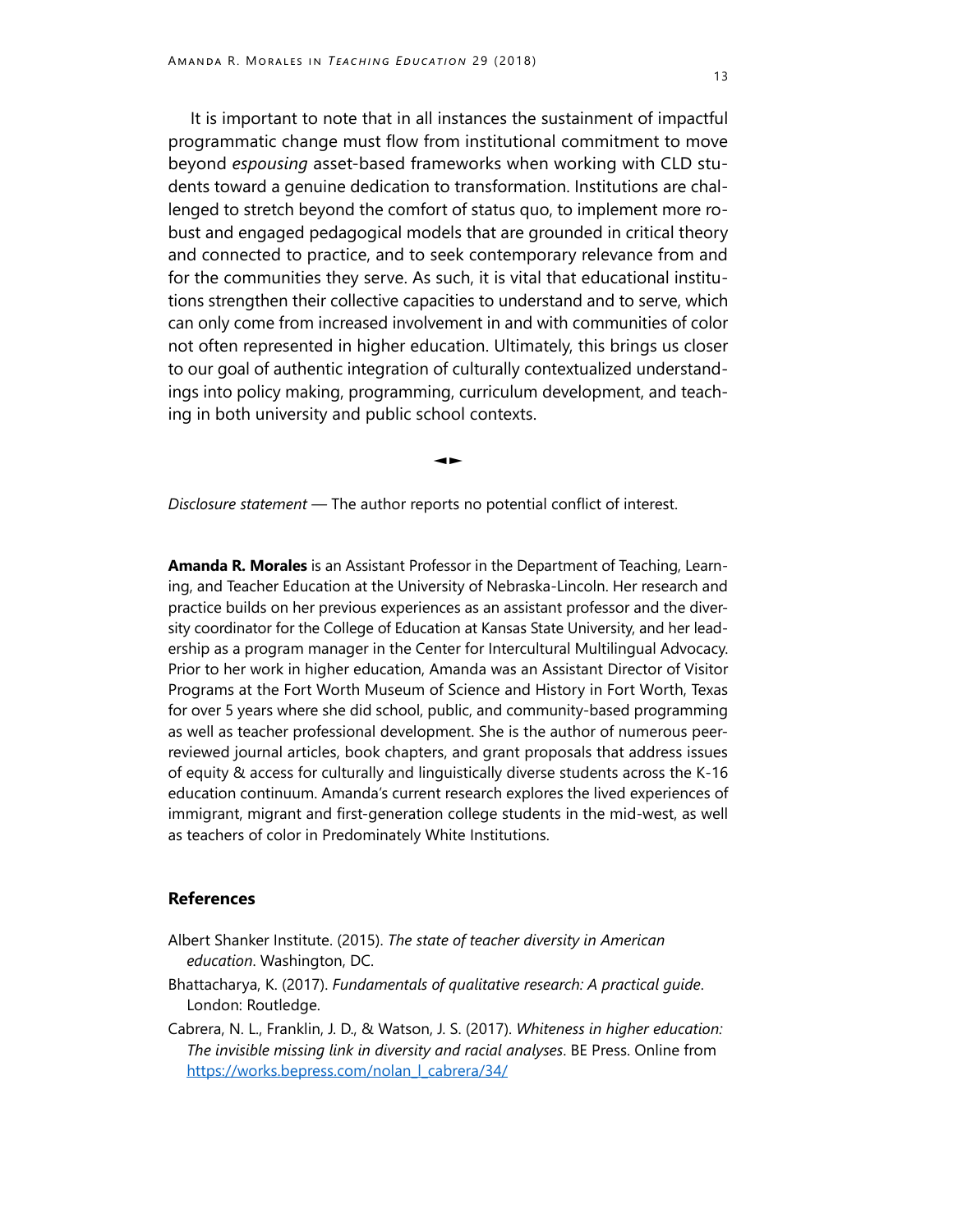- Calderón, D., Delgado Bernal, D., Pérez Huber, L., Malagón, M. C., & Vélez, V. N. (2012). A Chicana feminist epistemology revisited: Cultivating ideas a generation later. *Harvard Educational Review*, *82*, 513–539.
- Delgado Bernal, D. (1998). Using a Chicana feminist epistemology in educational research. *Harvard Educational Review*, *68*, 555–582.
- Delgado Bernal, D. (2001). Learning and living pedagogies of the home: The mestiza consciousness of Chicana students. *International Journal of Qualitative Studies in Education*, *14*(5), 623–629.
- Delgado Bernal, D. (2002). Critical race theory, Latino critical theory, and critical raced-gendered epistemologies: Recognizing students of color as holders and creators of knowledge. *Qualitative Inquiry*, *8*, 105–126.
- Elenes, C. A., & Delgado Bernal, D. (2010). Latina/o education and the reciprocal relationship between theory and practice: Four theories informed by the experiential knowledge of marginalized communities. In E. G. Murillo, S. Villenas, R. T. Galván, J. S. Muñoz, C. Martínez, & M. Machado-Casas (Eds.), *Handbook of Latinos and education: Theory, research, and practice*. New York: Routledge.
- Goodson, I., & Sikes, P. (2001/2010). *Life history research in educational settings*. New York: Open University Press.
- Herrera, S. G., Morales, A. R., Holmes, M., & Herrera Terry, D. (2011). From remediation to acceleration: Recruiting, retaining, and graduating future culturally and linguistically diverse (CLD) educators. *Journal of College Student Retention: Research, Theory & Practice*, *13*(2), 229–250.
- Holmes, M., Fanning, C., Morales, A., & Herrera, S. (2012). Contextualizing the path to academic success: Culturally and linguistically diverse students gaining voice and agency in higher education. In Y. Kanno & L. Harklau (Eds.), *Linguistic minority students go to college: Preparation, access, and persistence* (pp. 201– 219). New York: Routledge.
- Irizarry, J. (2011). En la lucha: The struggles and triumphs of Latino/a preservice teachers. *Teachers College Record*, *113*(12), 2804–2835.
- Johnson, K., & Williams, L. (2015). *When treating all the kids the same is the real problem: Educational leadership and the 21st century dilemma of di*ff*erence*. Thousand Oaks, CA: Corwin.
- Jones, L., Castellanos, J., & Cole, D. (2002). Examining the ethnic minority student experience at predominantly white institutions: A case study. *Journal of Hispanic Higher Education*, *1*(1), 19–39.
- Jones, R., & Jenkins, A. (2012). *Call me MISTER: The re-emergence of African American male teachers in South Carolina*. Charleston, SC: Advantage.
- Jupp, J. C. (2017). What learning is needed for white teachers' race-visible teaching? Racialised curriculum recoding of cherished knowledges. *Whiteness and Education*, 2(1), 15–31, doi:10.1080/23793406.2017.1373032
- Kim, J. H. (2015). *Narrative inquiry: The crafting and analysis of stories as research*. Thousand Oaks, CA: Sage.
- Kohli, R. (2008). Breaking the cycle of racism in the classroom: Critical race reflections from future teachers of color. *Teacher Education Quarterly*, *35*(4), 177–188.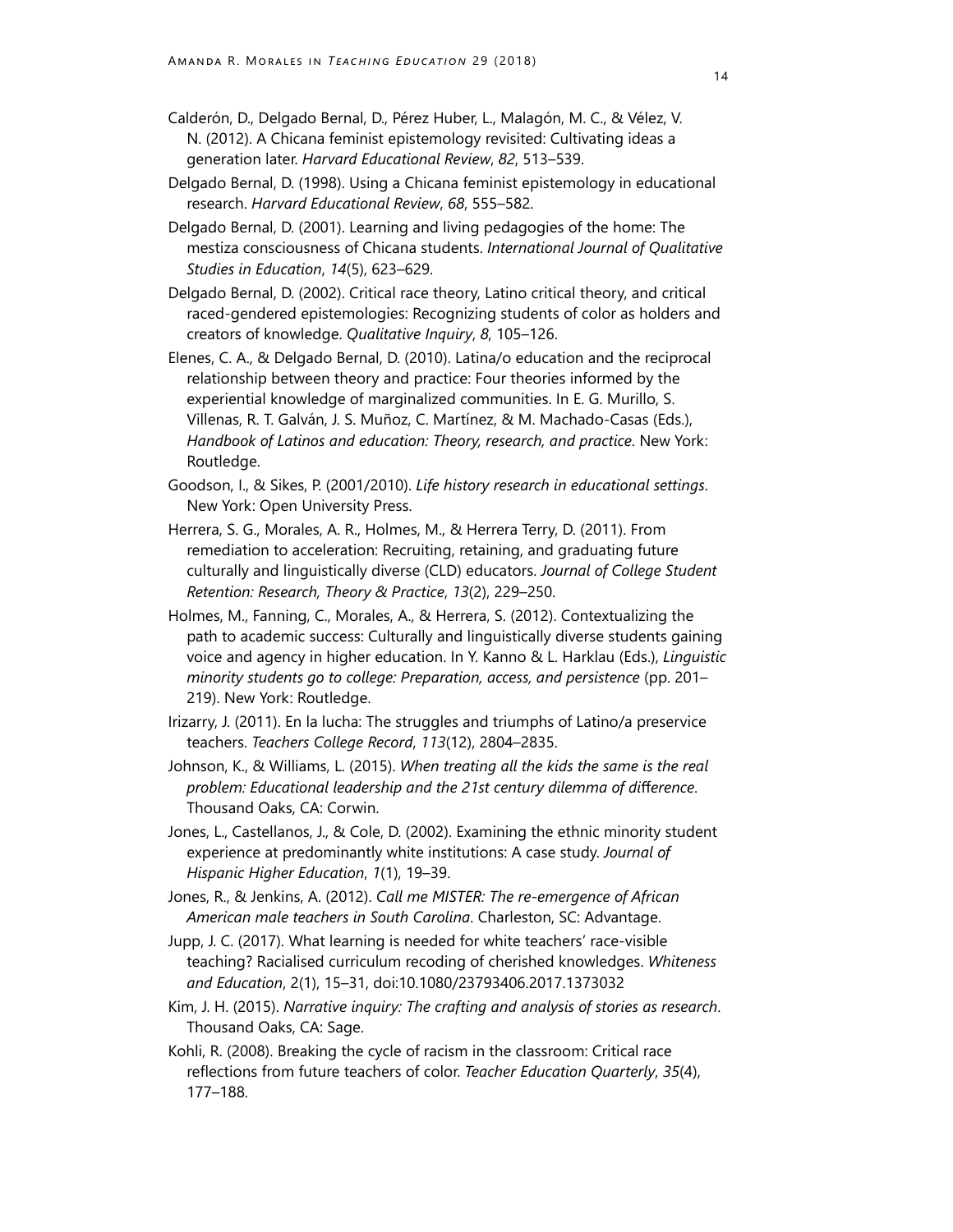- Kohli, R., Picower, B., Martinez, A., & Ortiz, N. (2015). Critical professional development: Centering the social justice needs of teachers. *International Journal of Critical Pedagogy*, *6*(2), 7–24.
- Krefting, L. (1991). Rigor in qualitative research: The assessment of trustworthiness. *American Journal of Occupational Therapy*, *45*, 214–222.
- Ladson-Billings, G. (2014). Culturally relevant pedagogy 2.0: A.k.a, the remix. *Harvard Educational Review*, *84*(1), 74–84.
- Ledesma, M. C., & Calderón, D. (2015). Critical race theory in education: A review of past literature and a look to the future. *Qualitative Inquiry*, *21*(3), 206–222.
- Lincoln, Y., & Guba, E. (1985). *Naturalistic inquiry*. Newbury Park, CA: Sage.
- Magaldi, D., Conway, T., & Trub, L. (2016). I am here for a reason": Minority teachers bridging many divides in urban education. *Race, Ethnicity, & Education*. doi:10.1080/13613324.2016.1248822
- Matias, C. E., & Zembylas, M. (2014). "When saying you care is not really caring": Emotions of disgust, whiteness ideology, and teacher education. *Critical Studies in Education*, *55*(3), 319–337.
- McDonough, K. (2009). Pathways to critical consciousness: A first-year teacher's engagement with issues of race and equity. *Journal of Teacher Education*, *60*(5), 528–537.
- Morales, A., & Shroyer, M. G. (2016). Agency inspired by hardship: English learner (EL) Latinas as liberatory educators. *The International Journal of Multicultural Education*, *18*(3), 1–21.
- Moya, P. M. L. (2002). *Learning from experience: Minority identities, multicultural struggles*. Los Angeles: University of California Press.
- Pérez Huber, L. (2009). Challenging racist nativist framing: Acknowledging the community cultural wealth of undocumented Chicana college students to reframe the immigration debate. *Harvard Education Review*, *79*(4), 704–729.
- Pour-Khorshid, F. (2016). H.E.L.L.A.: Collective *testimonio* that speak to the healing, empowerment, love, liberation, and action embodied by social justice educators of color. *Association of Mexican American Educators Journal*, *10*(2), 16–32.
- Ritchie, S. (2012). Incubating and sustaining how teacher networks enable and support social justice education. *Journal of Teacher Education*, *63*(2), 120–131.
- Robles, J. (2009). Barriers to success: A narrative of one Latina student's struggles. *Harvard Educational Review*, *79*(4), 745–755.
- Saldaña, J. (2013). *The coding manual for qualitative researchers* (2nd ed.). London: Sage.
- Sandoval, C. (2000). *Methodology of the oppressed*. St. Paul, MN: University of Minnesota Press.
- Sleeter, C. E. (2001). Preparing teachers for culturally diverse schools: Research and the overwhelming presence of whiteness. *Journal of Teacher Education*, *52*, 94–106.
- Solórzano, D. G., & Delgado Bernal, D. (2001). Examining transformational